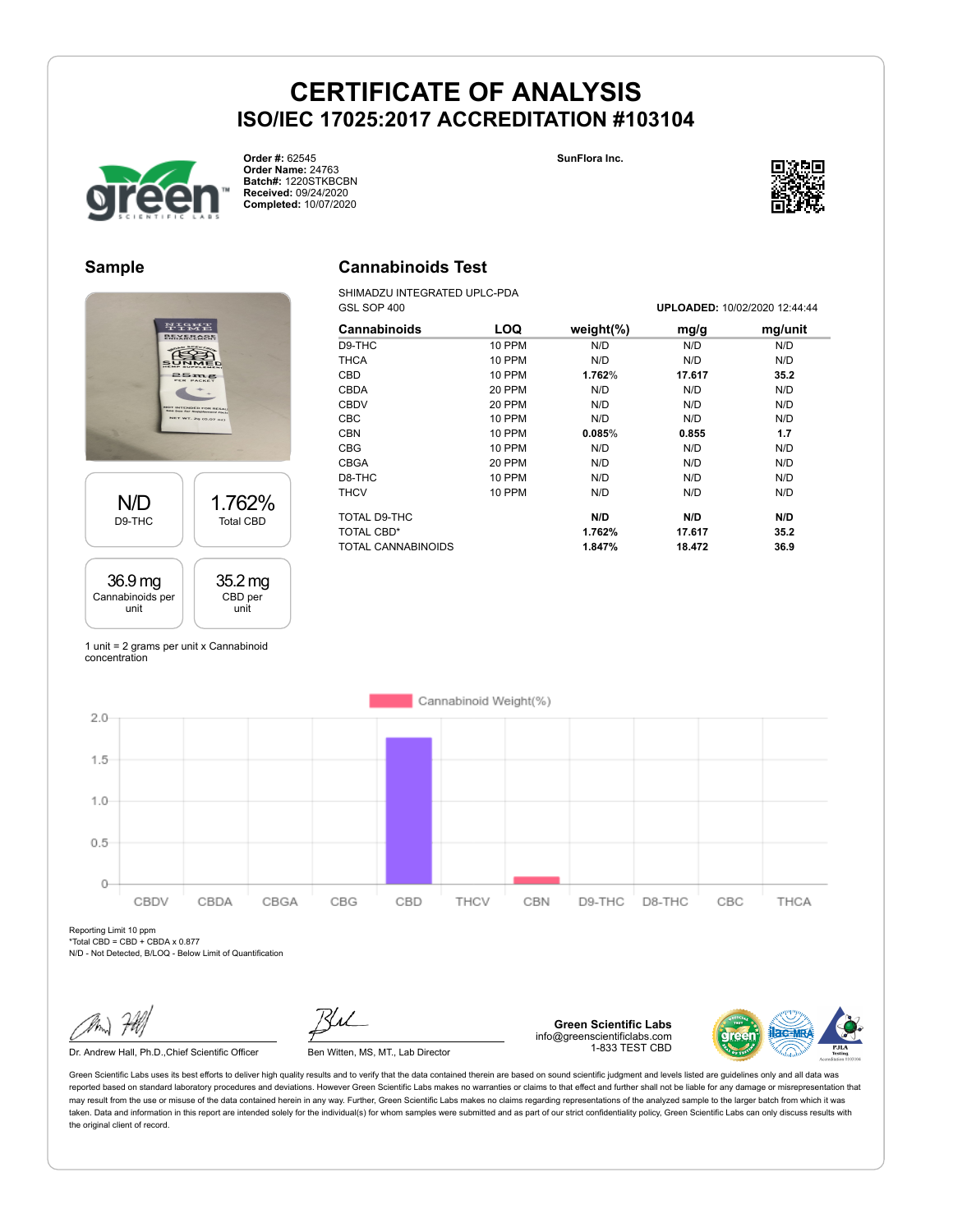**SunFlora Inc.**



**Order #:** 62545 **Order Name:** 24763 **Batch#:** 1220STKBCBN **Received:** 09/24/2020 **Completed:** 10/07/2020



### **PESTICIDE ANALYSIS:**

GSL SOP 401 **PREPARED:** 09/24/2020 17:30:14 **UPLOADED:** 09/25/2020 16:43:18

GCMS-MS - Shimadzu GCMS-TQ8040

| Pesticide           | <b>Action Level</b><br>(ppm) | Results<br>(ppm) | LOQ<br>(ppm) | LOD<br>(ppm) |
|---------------------|------------------------------|------------------|--------------|--------------|
| CAPTAN              | 0.700                        | N/D              | 0.003        | 0.001        |
| CHLORDANE           | 0.100                        | N/D              | 0.003        | 0.001        |
| <b>CHLORFENAPYR</b> | 0.100                        | N/D              | 0.003        | 0.001        |
| <b>COUMAPHOS</b>    | 0.100                        | N/D              | 0.003        | 0.001        |

| Pesticide               | <b>Action Level Results LOQ LOD</b><br>(ppm) | (ppm) (ppm) (ppm) |       |       |
|-------------------------|----------------------------------------------|-------------------|-------|-------|
| CYFLUTHRIN              | 2.000                                        | N/D               | 0.003 | 0.001 |
| <b>CYPERMETHRIN</b>     | 1.000                                        | N/D               | 0.003 | 0.001 |
| PARATHION-METHYL        | 0.100                                        | N/D               | 0.003 | 0.001 |
| PENTACHLORONITROBENZENE | 0.100                                        | N/D               | 0.003 | 0.001 |

LCMS-MS - Shimadzu LCMS-8060

| <b>Pesticide</b>           | <b>Action Level</b> | <b>Results</b> | LOQ   | LOD   |
|----------------------------|---------------------|----------------|-------|-------|
|                            | (ppm)               | (ppm)          | (ppm) | (ppm) |
| <b>ABAMECTIN B1A</b>       | 0.100               | N/D            | 0.005 | 0.001 |
| <b>ACEPHATE</b>            | 0.100               | N/D            | 0.001 | 0.001 |
| <b>ACEQUINOCYL</b>         | 0.100               | N/D            | 0.001 | 0.001 |
| <b>ACETAMIPRID</b>         | 0.100               | N/D            | 0.005 | 0.001 |
| <b>ALDICARB</b>            | 0.100               | N/D            | 0.005 | 0.001 |
| <b>AZOXYSTROBIN</b>        | 0.100               | N/D            | 0.001 | 0.001 |
| <b>BIFENAZATE</b>          | 0.100               | N/D            | 0.005 | 0.001 |
| <b>BIFENTHRIN</b>          | 3.000               | N/D            | 0.005 | 0.001 |
| <b>BOSCALID</b>            | 0.100               | N/D            | 0.005 | 0.001 |
| CARBARYL                   | 0.500               | N/D            | 0.003 | 0.001 |
| CARBOFURAN                 | 0.100               | N/D            | 0.001 | 0.001 |
| <b>CHLORANTRANILIPROLE</b> | 10.000              | N/D            | 0.005 | 0.005 |
| <b>CHLORPYRIFOS</b>        | 0.100               | N/D            | 0.001 | 0.001 |
| <b>CLOFENTEZINE</b>        | 0.100               | N/D            | 0.001 | 0.001 |
| <b>DAMINOZIDE</b>          | 0.100               | N/D            | 0.005 | 0.001 |
| <b>DIAZINON</b>            | 0.100               | N/D            | 0.001 | 0.001 |
| <b>DICHLORVOS</b>          | 0.100               | N/D            | 0.005 | 0.001 |
| <b>DIMETHOATE</b>          | 0.100               | N/D            | 0.001 | 0.001 |
| <b>DIMETHOMORPH</b>        | 2.000               | N/D            | 0.005 | 0.001 |
| <b>ETHOPROPHOS</b>         | 0.100               | N/D            | 0.001 | 0.001 |
| <b>ETOFENPROX</b>          | 0.100               | N/D            | 0.001 | 0.001 |
| <b>ETOXAZOLE</b>           | 0.100               | N/D            | 0.010 | 0.005 |
| <b>FENHEXAMID</b>          | 0.100               | N/D            | 0.005 | 0.001 |
| <b>FENOXYCARB</b>          | 0.100               | N/D            | 0.005 | 0.001 |
| <b>FENPYROXIMATE</b>       | 0.100               | N/D            | 0.001 | 0.001 |
| <b>FIPRONIL</b>            | 0.100               | N/D            | 0.003 | 0.001 |
| <b>FLONICAMID</b>          | 0.100               | N/D            | 0.025 | 0.010 |
| <b>FLUDIOXONIL</b>         | 0.100               | N/D            | 0.003 | 0.001 |
| <b>HEXYTHIAZOX</b>         | 0.100               | N/D            | 0.005 | 0.001 |
| <b>IMAZALIL</b>            | 0.100               | N/D            | 0.005 | 0.001 |

| <b>Pesticide</b>       | <b>Action Level</b> | <b>Results</b> | LOQ   | LOD   |
|------------------------|---------------------|----------------|-------|-------|
|                        | (ppm)               | (ppm)          | (ppm) | (ppm) |
| <b>IMIDACLOPRID</b>    | 5.000               | N/D            | 0.005 | 0.001 |
| <b>KRESOXIM-METHYL</b> | 0.100               | N/D            | 0.010 | 0.005 |
| <b>MALATHION</b>       | 0.500               | N/D            | 0.005 | 0.001 |
| METALAXYL              | 2.000               | N/D            | 0.001 | 0.001 |
| <b>METHIOCARB</b>      | 0.100               | N/D            | 0.005 | 0.001 |
| <b>METHOMYL</b>        | 1.000               | N/D            | 0.001 | 0.001 |
| <b>MEVINPHOS</b>       | 0.100               | N/D            | 0.001 | 0.001 |
| <b>MYCLOBUTANIL</b>    | 0.100               | N/D            | 0.005 | 0.001 |
| <b>NALED</b>           | 0.100               | N/D            | 0.005 | 0.001 |
| <b>OXAMYL</b>          | 0.500               | N/D            | 0.001 | 0.001 |
| PACLOBUTRAZOL          | 0.100               | N/D            | 0.005 | 0.001 |
| <b>PERMETHRINS</b>     | 0.500               | N/D            | 0.005 | 0.001 |
| PHOSMET                | 0.100               | N/D            | 0.005 | 0.001 |
| PIPERONYL              | 3.000               | N/D            | 0.001 | 0.001 |
| <b>BUTOXIDE</b>        |                     |                |       |       |
| <b>PRALLETHRIN</b>     | 0.100               | N/D            | 0.005 | 0.005 |
| <b>PROPICONAZOLE</b>   | 0.100               | N/D            | 0.010 | 0.005 |
| <b>PROPOXUR</b>        | 0.100               | N/D            | 0.001 | 0.001 |
| <b>PYRETHRINS</b>      | 0.500               | N/D            | 0.005 | 0.005 |
| (PYRETHRIN I)          |                     |                |       |       |
| <b>PYRIDABEN</b>       | 0.100               | N/D            | 0.005 | 0.001 |
| <b>SPINETORAM</b>      | 0.100               | N/D            | 0.001 | 0.001 |
| <b>SPINOSAD</b>        | 0.100               | N/D            | 0.001 | 0.001 |
| <b>SPIROMESIFEN</b>    | 0.100               | N/D            | 0.005 | 0.001 |
| <b>SPIROTETRAMAT</b>   | 0.100               | N/D            | 0.001 | 0.001 |
| SPIROXAMINE            | 0.100               | N/D            | 0.001 | 0.001 |
| <b>TEBUCONAZOLE</b>    | 0.100               | N/D            | 0.005 | 0.001 |
| <b>THIACLOPRID</b>     | 0.100               | N/D            | 0.001 | 0.001 |
| <b>THIAMETHOXAM</b>    | 5.000               | N/D            | 0.001 | 0.001 |
| <b>TRIFLOXYSTROBIN</b> | 0.100               | N/D            | 0.001 | 0.001 |

N/D = Not Detected, A/LOQ = Above LOQ Level, B/LOQ = Below LOQ Level, B/LOD = Below LOD Level

Dr. Andrew Hall, Ph.D., Chief Scientific Officer Ben Witten, MS, MT., Lab Director

**Green Scientific Labs** info@greenscientificlabs.com 1-833 TEST CBD

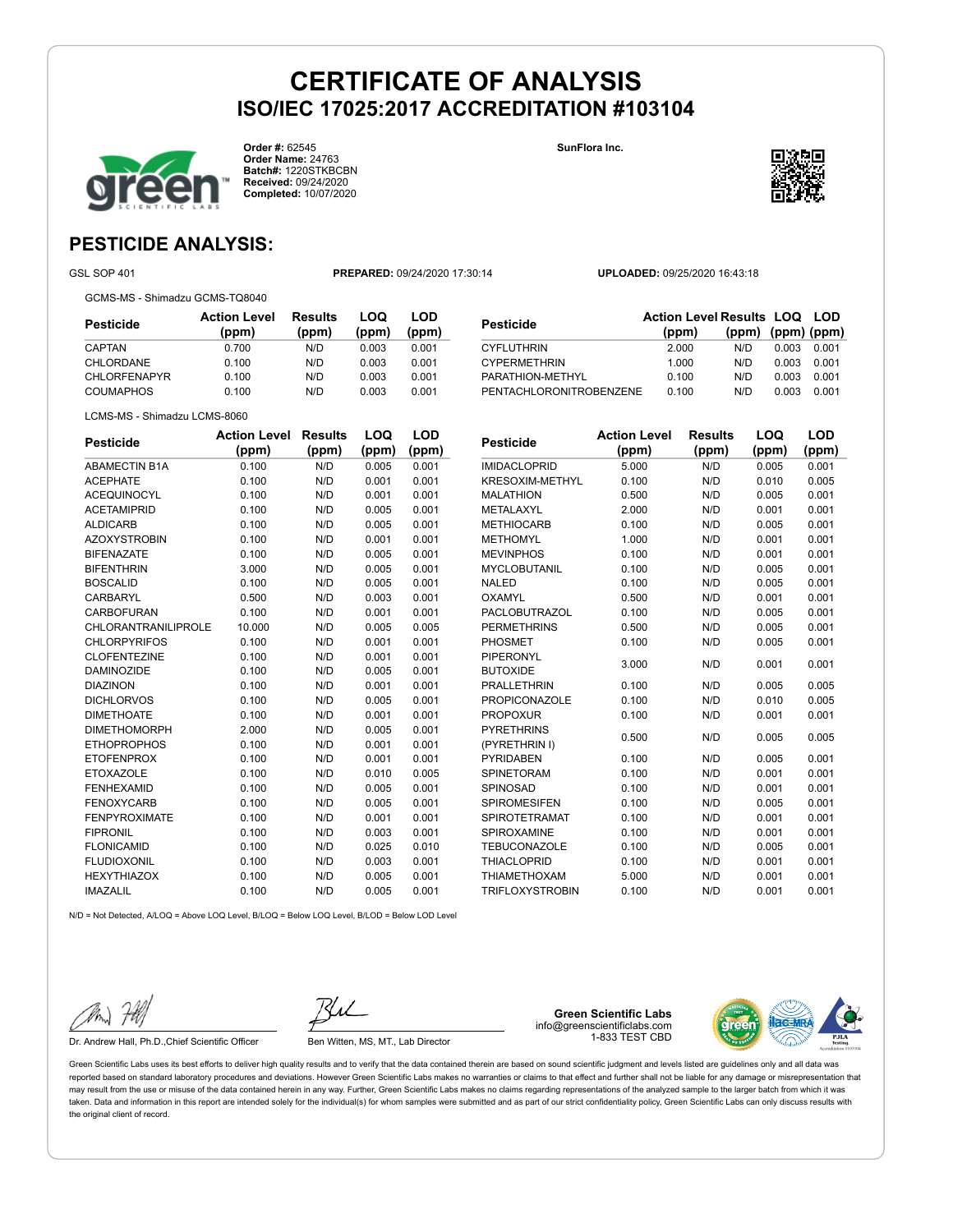

**Order #:** 62545 **Order Name:** 24763 **Batch#:** 1220STKBCBN **Received:** 09/24/2020 **Completed:** 10/07/2020

**SunFlora Inc.**



#### **RESIDUAL SOLVENTS:**

Headspace GCMS - Shimadzu GCMS QP2020 with HS20

GSL SOP 405 **Prepared:** 10/01/2020 22:18:19 **Uploaded:** 10/07/2020 14:32:03

| <b>Residual Solvent</b>   | <b>Action Level (ppm)</b> | Results (ppm) | LOQ (ppm) | LOD (ppm) |
|---------------------------|---------------------------|---------------|-----------|-----------|
| 1,1-DICHLOROETHENE        | 8                         | N/D           | 0.63      | 0.63      |
| 1,2- DICHLOROETHANE       | $\overline{2}$            | N/D           | 0.12      | 0.02      |
| <b>ACETONE</b>            | 5,000                     | N/D           | 140       | 20        |
| <b>ACETONITRILE</b>       | 410                       | N/D           | 25        | 1         |
| <b>BENZENE</b>            |                           | N/D           |           | 0.5       |
| <b>BUTANE</b>             | 5,000                     | N/D           | 50        | 10        |
| <b>CHLOROFORM</b>         |                           | N/D           |           | 0.5       |
| CIS 1,2-DICHLOROETHENE    | 5                         | N/D           | 0.73      | 0.18      |
| <b>ETHANOL</b>            | 5,000                     | 1,290         | 140       | 20        |
| ETHYL ACETATE             | 5,000                     | N/D           | 140       | 20        |
| <b>ETHYL ETHER</b>        | 5,000                     | N/D           | 140       | 20        |
| ETHYLENE OXIDE            |                           | N/D           | $\Omega$  | 0         |
| <b>ISOPROPYL ALCOHOL</b>  | 5,000                     | N/D           | 140       | 20        |
| <b>METHANOL</b>           | 3,000                     | N/D           | 100       | 20        |
| <b>METHYLENE CHLORIDE</b> | 125                       | N/D           | 0.15      | 0.15      |
| N-HEPTANE                 | 5,000                     | N/D           | 140       | 20        |
| N-HEXANE                  | 290                       | N/D           | 18        | 10        |
| <b>PENTANE</b>            | 5,000                     | N/D           | 140       | 20        |
| <b>PROPANE</b>            | 5,000                     | N/D           | 20        |           |
| <b>TOLUENE</b>            | 890                       | N/D           | 53        |           |
| TRANS 1,2-DICHLOROETHENE  | 5                         | N/D           | 0.73      | 0.18      |
| <b>TRICHLOROETHENE</b>    |                           | N/D           |           | 0.5       |
| <b>XYLENES</b>            | 150                       | N/D           | 130       | 20        |

Dr. Andrew Hall, Ph.D., Chief Scientific Officer Ben Witten, MS, MT., Lab Director

**Green Scientific Labs** info@greenscientificlabs.com 1-833 TEST CBD

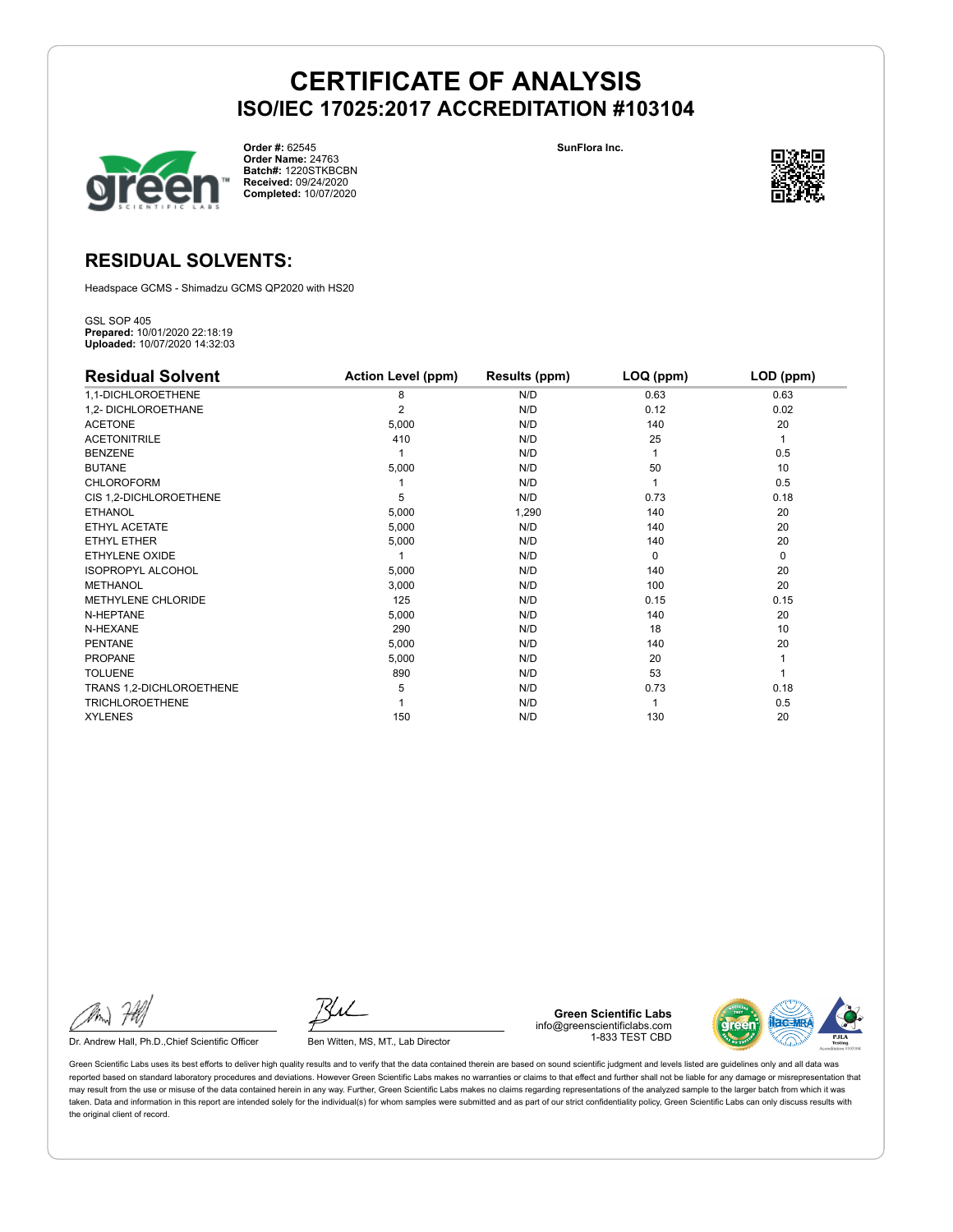

**Order #:** 62545 **Order Name:** 24763 **Batch#:** 1220STKBCBN **Received:** 09/24/2020 **Completed:** 10/07/2020

**SunFlora Inc.**

**Microbial Analysis** GSL SOP 406 **Uploaded:** 12/04/2020 08:35:31



**Microbial Analysis:**

fa PCR - Agilent AriaMX

### **MICROBIAL ANALYSIS:**

PCR - Agilent AriaMX

| Test                        | <b>SOP</b> | Test Method | <b>Device Used</b> | <b>LOD</b>                          | <b>Allowable</b><br>Criteria  | <b>Actual Result Pass/Fail</b> |             |
|-----------------------------|------------|-------------|--------------------|-------------------------------------|-------------------------------|--------------------------------|-------------|
| ASPERGILLUS FUMIGATUS***    | 406.01     | USP 61/62+  | <b>ARIAMX PCR</b>  | 1 CFU/G**                           | DETECT/NOT<br><b>DETECTED</b> | <b>NOT DETECTED</b>            | <b>PASS</b> |
| ASPERGILLUS TERREUS***      | 406.01     | USP 61/62+  | <b>ARIAMX PCR</b>  | 1 CFU/G**                           | DETECT/NOT<br><b>DETECTED</b> | <b>NOT DETECTED</b>            | <b>PASS</b> |
| ASPERGILLUS FLAVUS***       | 406.01     | USP 61/62+  | <b>ARIAMX PCR</b>  | 1 CFU/G**                           | DETECT/NOT<br><b>DETECTED</b> | <b>NOT DETECTED</b>            | <b>PASS</b> |
| <b>ASPERGILLUS NIGER***</b> | 406.01     | USP 61/62+  | <b>ARIAMX PCR</b>  | 1 CFU/G**                           | DETECT/NOT<br><b>DETECTED</b> | <b>NOT DETECTED</b>            | <b>PASS</b> |
| STEC E. COLI*               | 406.01     | USP 61/62+  | <b>ARIAMX PCR</b>  | 1 CFU/G**                           | DETECT/NOT<br><b>DETECTED</b> | NOT DETECTED                   | <b>PASS</b> |
| SALMONELLA*                 | 406.01     | USP 61/62+  | <b>ARIAMX PCR</b>  | 1 CFU/G**                           | DETECT/NOT<br><b>DETECTED</b> | <b>NOT DETECTED</b>            | <b>PASS</b> |
| TOTAL YEAST AND MOLD        | 406.01     | USP 61/62+  | <b>ARIAMX PCR</b>  | CFU/G BY<br><b>SAMPLE</b><br>TYPE** | 1.000 CFU/G                   | <b>NOT DETECTED</b>            | <b>PASS</b> |
| AEROBIC BACTERIA COUNT      | 406.01     | USP 61/62+  | <b>ARIAMX PCR</b>  | CFU/G BY<br><b>SAMPLE</b><br>TYPE** | 10,000 CFU/G                  | <b>NOT DETECTED</b>            | <b>PASS</b> |
| <b>ENTEROBACTERIACEAE</b>   | 406.01     | USP 61/62+  | <b>ARIAMX PCR</b>  | CFU/G BY<br>SAMPLE<br>TYPE**        | <b>100 CFU/G</b>              | <b>NOT DETECTED</b>            | <b>PASS</b> |
| <b>COLIFORM</b>             | 406.01     | USP 61/62+  | <b>ARIAMX PCR</b>  | CFU/G BY<br><b>SAMPLE</b><br>TYPE** | <b>100 CFU/G</b>              | <b>NOT DETECTED</b>            | <b>PASS</b> |

† USP 61 (enumeration of bacteria TAC, TYM, and ENT/Coliform), USP 62 (identifying specific species E.coli Aspergillus etc)

\* STEC and Salmonella run as Multiplex

\*\* CFU/g Calculation based on MIP/Extract matrix

\*\*\* Flavus = 2 Copies of DNA / Fumigatis = 2 Copies of DNA Niger = 20 Copies of DNA / Terrus = 10 copies of DNA

Dr. Andrew Hall, Ph.D., Chief Scientific Officer Ben Witten, MS, MT., Lab Director

**Green Scientific Labs** info@greenscientificlabs.com 1-833 TEST CBD